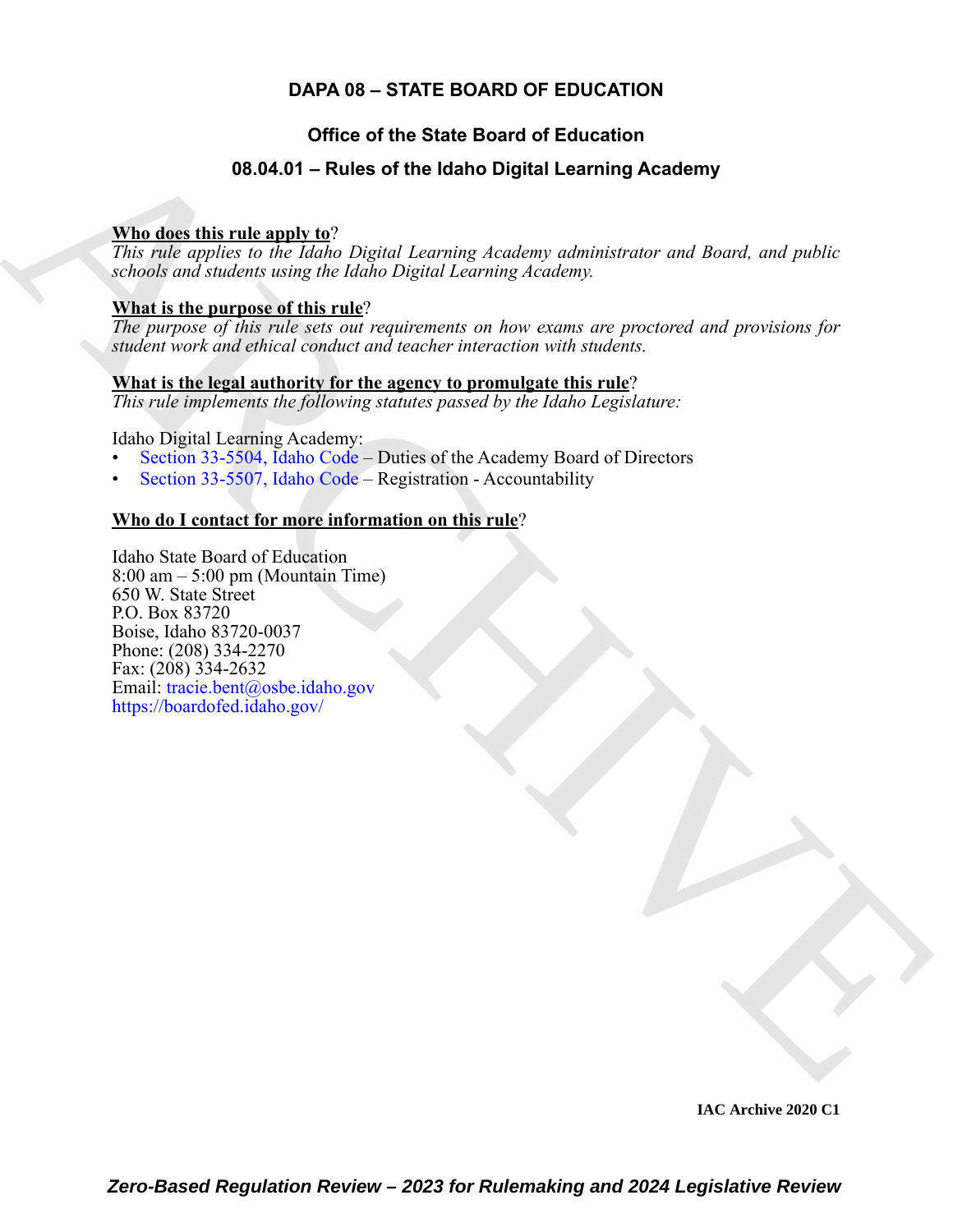# **Table of Contents**

# **DAPA 08 - STATE BOARD OF EDUCATION**

# 08.04.01 - Rules of the Idaho Digital Learning Academy

| 005. Office -- Office Hours -- Mailing Address And Street Address.  3 |  |
|-----------------------------------------------------------------------|--|
|                                                                       |  |
|                                                                       |  |
|                                                                       |  |
|                                                                       |  |
|                                                                       |  |
|                                                                       |  |
|                                                                       |  |
|                                                                       |  |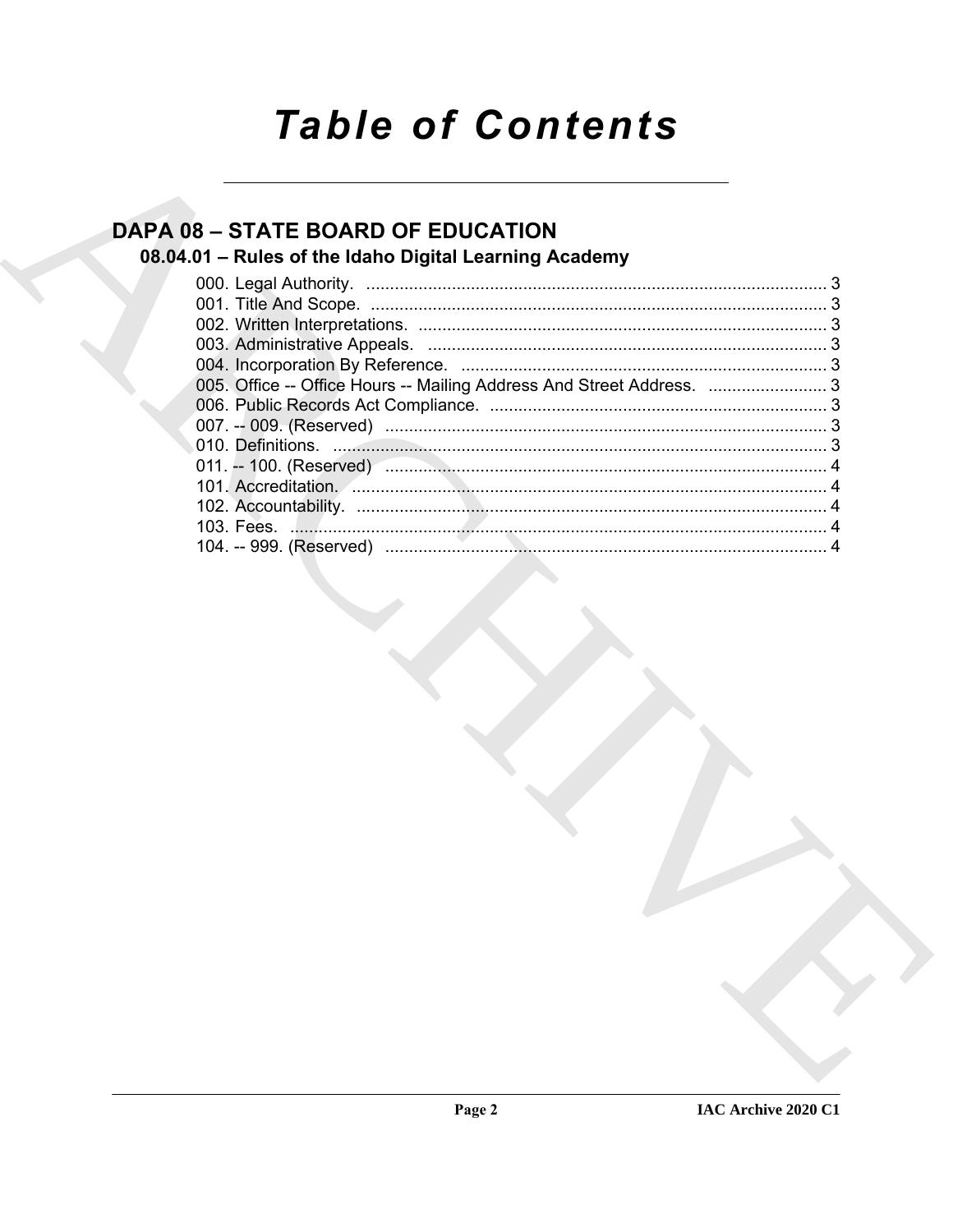#### **08.04.01 – RULES OF THE IDAHO DIGITAL LEARNING ACADEMY**

#### <span id="page-2-15"></span><span id="page-2-1"></span><span id="page-2-0"></span>**000. LEGAL AUTHORITY.**

In accordance with Sections 33-5504, 33-5505, and 33-5507, Idaho Code, the Board is authorized to promulgate rules implementing the provisions of Title 33, Chapter 55, Idaho Code. (3-30-07)

#### <span id="page-2-2"></span>**001. TITLE AND SCOPE.**

<span id="page-2-18"></span>**01. Title**. These rules are titled IDAPA 08.04.01, "Rules of the Idaho Digital Learning Academy."  $(3 - 30 - 07)$ 

**02.** Scope. These rules provide the requirements for the governance and administration of the Idaho earning Academy's Board of Directors. (3-30-07) Digital Learning Academy's Board of Directors.

#### <span id="page-2-19"></span><span id="page-2-3"></span>**002. WRITTEN INTERPRETATIONS.**

There are no written interpretations of these Rules. (3-30-07)

#### <span id="page-2-10"></span><span id="page-2-4"></span>**003. ADMINISTRATIVE APPEALS.**

Administrative appeals are governed by the Idaho Administrative Procedure Act, Title 67, Chapter 52 and IDAPA 04.01.11, "Idaho Rules of Administrative Procedure of the Attorney General." (3-30-07) 04.01.11, "Idaho Rules of Administrative Procedure of the Attorney General."

#### <span id="page-2-14"></span><span id="page-2-5"></span>**004. INCORPORATION BY REFERENCE.**

There are no documents incorporated by Reference to these rules. (3-30-07)

#### <span id="page-2-16"></span><span id="page-2-6"></span>**005. OFFICE -- OFFICE HOURS -- MAILING ADDRESS AND STREET ADDRESS.**

The Idaho Digital Learning Academy is located in Boise, Idaho. (3-30-07)

**01. Office Hours**. The Idaho Digital Learning Academy's offices are open from 8 a.m. to 5 p.m., aturday, Sunday, and legal holidays. (3-30-07) except Saturday, Sunday, and legal holidays.

**02. Street Address**. The offices of the Idaho Digital Learning Academy are located at 300 West Fort Street, Boise, ID 83702.

**03. Mailing Address**. The mailing address of the Idaho Digital Learning Academy is 300 West Fort Street, Boise, ID 83702. (3-28-18)

**04. Telephone Number**. The telephone number of the Idaho Digital Learning Academy is 208-342-  $0207.$  (3-30-07)

**05. Facsimile**. The facsimile number of the Idaho Digital Learning Academy is 208-342-1031.

(3-30-07)

**06. Website and E-Mail Address**. The electronic address of the Idaho Digital Learning Academy is http://www.idahodigitallearning.org/ and the e-mail address is idla@IdahoDigitalLearning.org. (3-30-07)

#### <span id="page-2-17"></span><span id="page-2-7"></span>**006. PUBLIC RECORDS ACT COMPLIANCE.**

The Idaho Digital Learning Academy's records are subject to the provisions of the Idaho Public Records Act, Title 74, Chapter 1, Idaho Code. (3-30-07)

#### <span id="page-2-8"></span>**007. -- 009. (RESERVED)**

#### <span id="page-2-13"></span><span id="page-2-11"></span><span id="page-2-9"></span>**010. DEFINITIONS.**

La constant with Schon 20.230 (13.23 (13.23 (13.23 (13.23 (13.24 (13.24 (13.24 (13.24 (13.24 (13.24 (13.24 (13.24 (13.24 (13.24 (13.24 (13.24 (13.24 (13.24 (13.24 (13.24 (13.24 (13.24 (13.24 (13.24 (13.24 (13.24 (13.24 (1 **01. Idaho Digital Learning Academy (IDLA)**. Idaho Digital Learning Academy is defined in Section 33-5505(3) and means an online educational program organized as a fully accredited secondary school with statewide capabilities for delivering accredited courses to Idaho resident students at no cost to the student unless the student enrolls in additional courses beyond full-time enrollment. Participation in the academy by public school students shall be in compliance with academy and local school district policies. Adult learners and out-of-state students shall pay tuition commensurate with rates established by the state board with the advice of the superintendent, and such funds shall be included in the budget and audit of the academy's fiscal records. (3-28-18) funds shall be included in the budget and audit of the academy's fiscal records.

<span id="page-2-12"></span>**02. Acceptable Use Policy (AUP)**. An Acceptable Use Policy is a policy that governs behavior in a computer or online environment. An Acceptable Use Policy outlines appropriate and inappropriate behavior,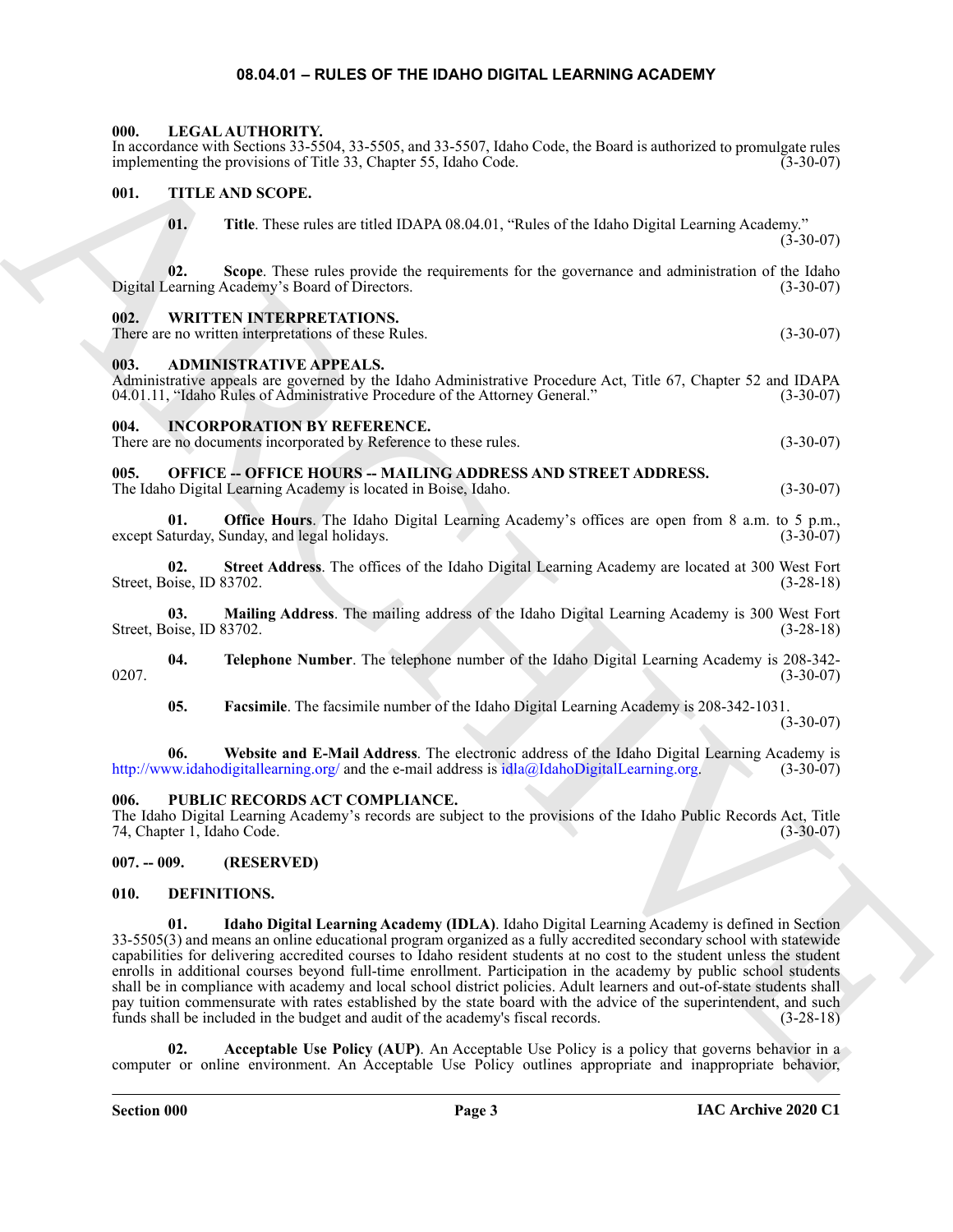including specific examples of inappropriate behavior as well as the consequences of violating the policy. Acceptable use guidelines include, but are not limited to, guidelines pertaining to the use of profanity or threatening language, copyright violations, revealing personal information (either their own or someone else's), disrupting the use of a school network, or importation of sexually explicit, drug-related, and other offensive materials into the course environment. (3-30-07)

<span id="page-3-10"></span>**03. Designee**. In the absence of the IDLA Director, a representative from the IDLA Board of Directors or an administrative staff member may be appointed by the IDLA Board of Directors to serve as designee. (3-30-07)

#### <span id="page-3-0"></span>**011. -- 100. (RESERVED)**

#### <span id="page-3-9"></span><span id="page-3-1"></span>**101. ACCREDITATION.**

IDLA must maintain accreditation by an organization recognized by the State Board of Education. (3-28-18)

#### <span id="page-3-5"></span><span id="page-3-2"></span>**102. ACCOUNTABILITY.**

**01. Exams**. Each IDLA course will require the student to take a comprehensive final exam at an site under proctored conditions. (3-28-18) approved site under proctored conditions.

#### <span id="page-3-7"></span><span id="page-3-6"></span>**02. Student Work and Ethical Conduct**. (3-30-07)

**a.** IDLA will inform students in writing of the consequences of plagiarism. The consequences for plagiarism are set out in the IDLA student handbook which is made available online at all times and is communicated to each student and parent prior to the beginning of each class. IDLA will investigate suspected cases of plagiarism and inform parents, students, and the local school district when a suspected case arises. (3-28-18)

**b.** Acceptable use and behavior in a distance-learning environment is determined by local school district's policies IDLA students and parents will be informed by the IDLA AUP specifically governing behavior in an online school. IDLA will provide a copy of the IDLA AUP to the Idaho State Board of Education in the IDLA<br>(3-28-18) Annual Report.

**c.** In a case of violation of the acceptable use policy or other disciplinary issues, IDLA will notify the local school district. The local school district is responsible for the appropriate disciplinary action. IDLA should be notified by the local school district of any disciplinary action resulting from a student's participation in an IDLA course. (3-30-07)  $\frac{1}{3}$  (3-30-07)

Since Board of Editorial continues behind on the base of the Islands of Palace and Continues and Continues and Continues and Continues and Continues and Continues and Continues and Continues and Continues and Continues an **d.** The IDLA Director or designee reserves the right to deny disruptive students access to IDLA courses in the future or remove them from participating in an existing course. Appeals to the denial or removal from a course may be made in writing to the IDLA Board of Directors discussing the circumstances for removal or denial. The IDLA Board of Directors will review the appeal and hold a special board meeting to allow the student an opportunity to speak to the issue. The IDLA Board of Directors will issue a final decision within ten (10) days of the board meeting. (3-28-18)

<span id="page-3-8"></span>**03. Teacher Interaction**. IDLA faculty are required to contact students within the first twenty-four (24) hours of class. Contact includes phone, e-mail, web conferencing, or other technological means. IDLA is required to submit periodic progress reports and final course percentages for individual students' grades which are then reported to the local school district for transcription to the student's academic record. (3-28-18)

#### <span id="page-3-11"></span><span id="page-3-3"></span>**103. FEES.**

The IDLA fee schedule will be provided to the Idaho State Board of Education in the IDLA Annual Report to the State Board of Education. (3-30-07) State Board of Education.

#### <span id="page-3-4"></span>**104. -- 999. (RESERVED)**